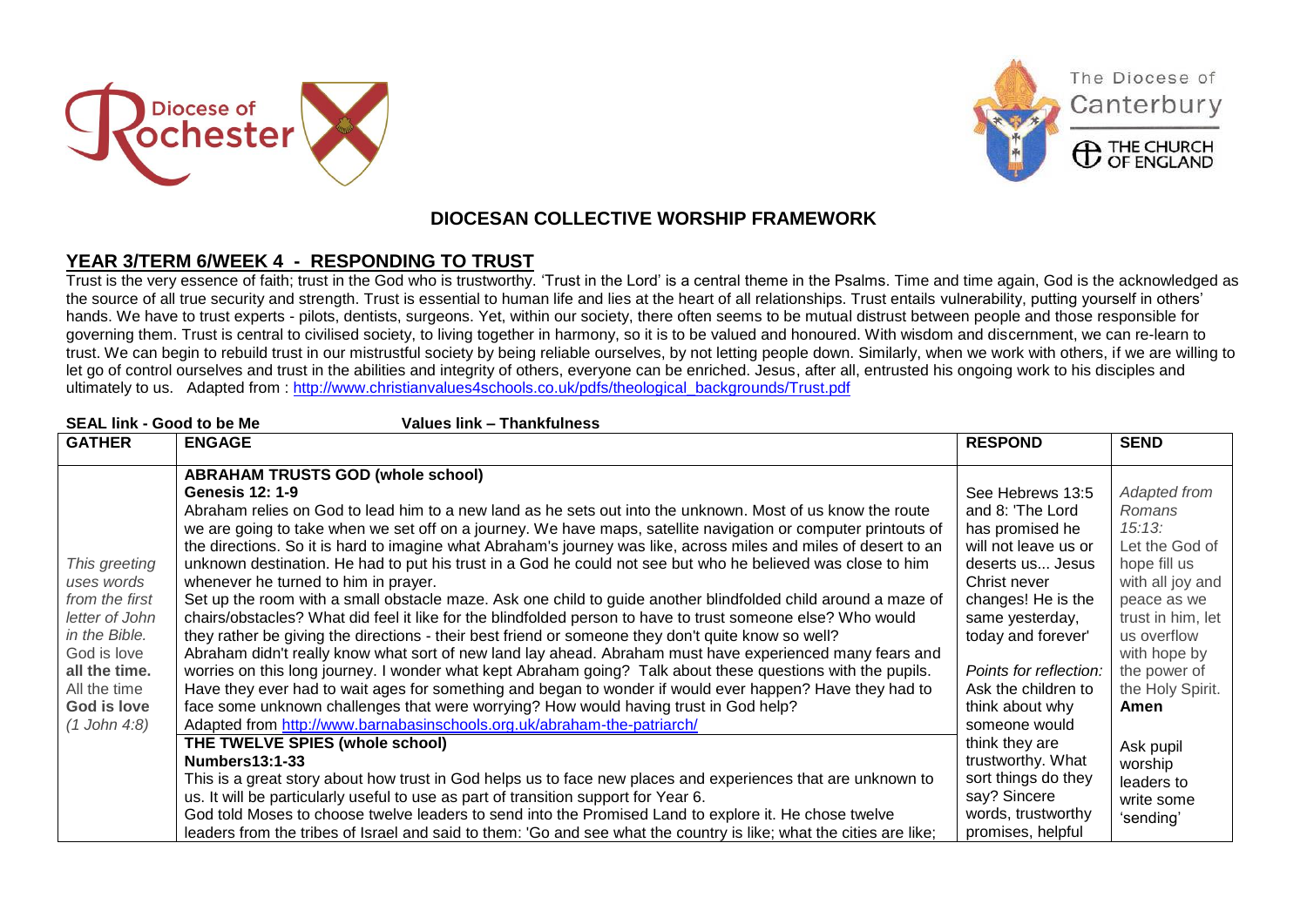





## **DIOCESAN COLLECTIVE WORSHIP FRAMEWORK**

|                  | what the people are like. Bring us back some fruit so we can see how well it grows there.                       | comments?            | prayers or    |
|------------------|-----------------------------------------------------------------------------------------------------------------|----------------------|---------------|
|                  | The twelve explorers marched off across the River Jordan into the Promised Land. When they saw the              | What sort of         | responses     |
|                  | countryside their mouths fell open; and two of them, Joshua and Caleb, did a high five.                         | friendship do they   | based on the  |
|                  | When they saw the cities they trembled; except Joshua and Caleb. And when they saw the giant people, their      | offer? A firm        | idea of trust |
| You might like   | knees knocked together; except Joshua and Caleb, who were too busy thanking God for this lovely place           | shoulder to lean on, |               |
| to create your   | where they were going to live. They cut a bunch of grapes that was so big that it took two men to carry it on a | an opinion others    |               |
| own versions     | pole. And Joshua and Caleb were the only ones whose eyes weren't goggling and whose knees weren't               | can trust, a safe    |               |
| by using other   | knocking, so they got to carry the grapes. They all marched back to Moses and the people.                       | pair of hands for    |               |
| words from       | The explorers sat down in front of the people, biting their nails.                                              | those who give me    |               |
| the Bible such   | They said: 'The fruit is really good.'                                                                          | responsibility,      |               |
| as God is        | Then they all said, 'BUT' and it all came rushing out: 'The cities are huge and strong! And the people are so   | someone who          |               |
| merciful, God    | enormous! We looked like grasshoppers next to them! We'll never win any wars against them!'                     | doesn't give up      |               |
| is truthful, God | And all the people went, That's really scary! We don't want to live there!'                                     | quickly?             |               |
| is faithful      | And Joshua and Caleb said: 'Just trust God! We've got to have this amazing land! It won't be a problem. It      |                      |               |
| (from            | doesn't matter how big the people are, if we've got God on our side.'                                           |                      |               |
| Luke 1:78        | And as it turned out, Joshua and Caleb were right. God's people had nothing to worry about. It didn't matter    |                      |               |
| John 3:33        | how big the people there were or how strong the cities were - with God on their side they could go in and enjoy |                      |               |
| Romans 15:8)     | that wonderful place God had got ready for them.                                                                |                      |               |
|                  | The story is about facing something new and unknown. It throws up feelings of nervousness, adventurousness;     | Show a picture of a  |               |
| Can you find     | trust and mistrust; excitement, fear, disappointment; puzzlement, faith and praise. Try to ask questions that   | trapeze artist       |               |
| any more?        | relate those feelings to times the children have felt these things, for example:                                | holding hands        |               |
|                  | The explorers were very nervous about going into the Promised Land:                                             | during a catch. How  |               |
|                  | I wonder when you've been nervous about going somewhere new?                                                    | could the ' Catcher' |               |
|                  | wonder how you felt?                                                                                            | represent God?       |               |
|                  | I wonder who you turned to for advice?                                                                          | The trapeze artist   |               |
|                  | What helps you when you feel scared by new things?                                                              | has to make an       |               |
|                  | What sorts of rumours about changes worry you?                                                                  | actual leap. Often   |               |
|                  | -Caleb and Joshua trusted God. Why did they dare to do that?                                                    | we talk about        |               |
|                  | How do you think God helps Christians today to face what's new?                                                 | people making 'a     |               |
|                  | Adapted from http://www.barnabasinschools.org.uk/joshua-and-the-spies/                                          | leap of faith'. What |               |
|                  | TRUST IN JESUS (whole school)                                                                                   | does this phrase     |               |
|                  | <b>Mark4:19</b>                                                                                                 | mean about           |               |
|                  | Jesus and his disciples were once caught in a storm. Give some pupils special sound effects and invite some     | people's trust in    |               |
|                  | children to come up to be the visual effects team. One for the sea; one for the sail; one for the snoring and   | God?                 |               |
|                  | startled crew.                                                                                                  |                      |               |